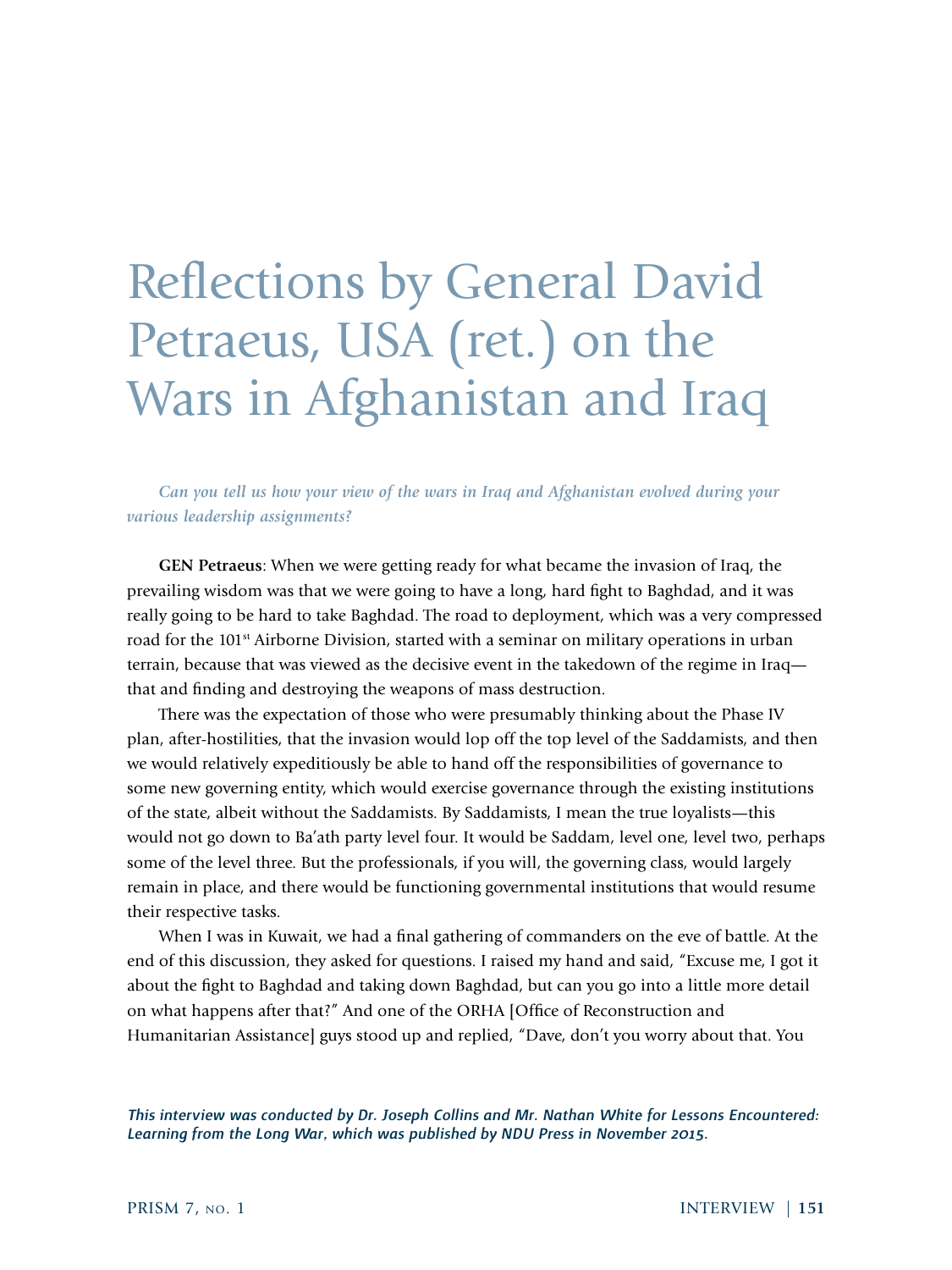just get us to Baghdad, and we'll take it from there." And I reflected on that many times subsequently.

In fact, when we got to Najaf (about half way to Baghdad), which the 101<sup>st</sup> eventually liberated, cleared, and then occupied, we got into a really tough fight. It was a sustained, 72–hour fight, and then all of a sudden it collapsed. I called Lieutenant General (LTG) Wallace, the V Corps Commander, and said, "Hey boss, there's good news and bad news. The good news is we own Najaf." And he responded, "Great, congratulations!" In fact, we had convinced him that we needed Najaf; I had argued that we needed to take it down rather than just contain it, because you could not contain these places forever. We needed to give it a shot and learn from this for when we get to Baghdad. The 3rd Infantry Division (3ID) was in the lead and bypassing all these places, as you recall. Then LTG Wallace asked, "So, what's the bad news?" And I explained, "The bad news is the same as the good news: we own Najaf. What do you want us to do with it? I've got a whole brigade combat team tied up securing it, and we're already focusing on the fight to liberate Karbala" (the next city that 3ID had bypassed).

And so I asked, "Where are these [ORHA] guys? Why don't we get them to practice here in Najaf?" And he answered, "You've got to wait a bit, as they're still getting organized down in Kuwait." So instead of being able to immediately open the airfield, immediately bring in civil affairs, and bring in people who were going to take over the administrative functions—we had to do it all ourselves, tying down nearly one third of our ground combat power. Because of that—being spread so thin—and because of a number of other factors that kept us

from having sufficient forces in Baghdad, the looting ended up being as bad as it was. If you do not impose order right away and don't maintain it, and you do not get functions being performed right away, people realize the situation, and they start to take advantage of it as only mobs can. Ultimately, when Baghdad fell, the mobs were in the hundreds of thousands of people on the streets. Not only was the situation out of our control, we could hardly drive down the streets it was so chaotic.

The 3ID took down Baghdad in a really high-risk, gutsy, and courageous thunder run that ultimately unhinged the place and precipitated the regime's collapse. In the meantime, the 101<sup>st</sup> Airborne had liberated Karbala and then Hillah along Route 1. We then moved into Baghdad, and that's when this orgy of looting really was ongoing. It was also when I realized that the whole concept of Phase IV had really been invalidated. Then the ORHA guys came in, and of course, they had nothing [to work with]—very little of their own assets and few if any Iraqi partners from the institutions that had just collapsed.

I will offer this as one key lesson—that you should always use existing organizations as the foundation for the elements that are going to carry on a mission in a situation like Iraq. Instead of inventing the Coalition Provisional Authority (CPA), we should have gone right to an embassy structure.<sup>1</sup> And if you want to have multiple countries' embassies, coalition embassies, you can bring them together as we did, ultimately, with the United States in the lead. Establishing an embassy means that you have existing standard operating procedures, regulations, laws, funding, lawyers, contracting teams, development experts, etc.—all tied to an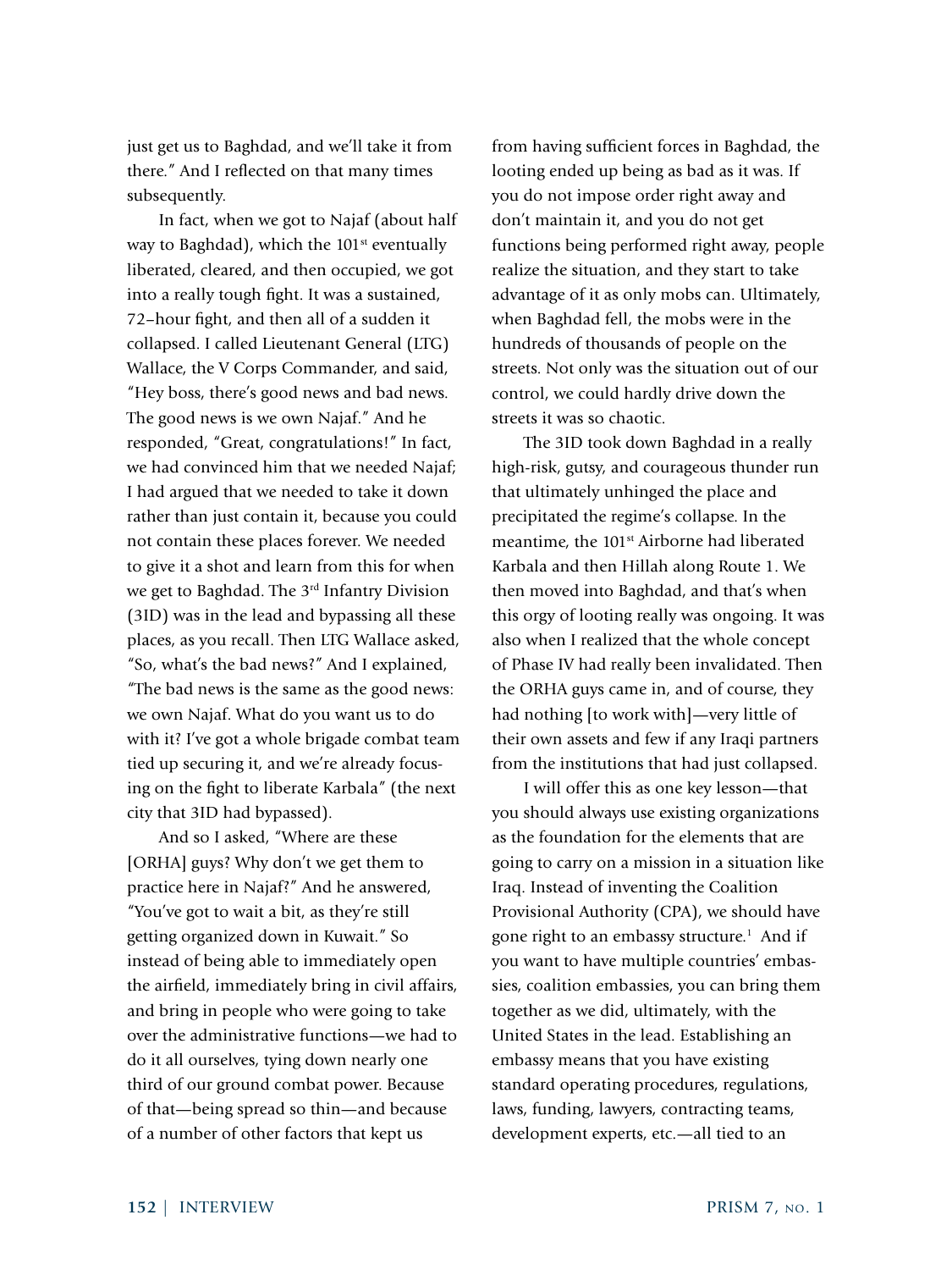existing structure from which to get policy guidance, support, and so on. If you want to do engineering, do not create a CPA engineering group, whose head is going to rotate every three months. Bring in the [Army] Corps of Engineers; or bring in the Air Force—they also have an engineering program; [just] bring in something that exists… Do the same for contracting. Build the train and equip mission and headquarters for other efforts around existing units, too. Frankly, we created a lot of one-offs.

Some of these were reasonably successful because you could create them over time. One arguably was the Multi-National Force–Iraq (MNF–I), which evolved from the Combined Joint Task Force (CJTF)–7, which was built on the basis of the V Corps. Still you had to bring in a Corps headquarters to ultimately be the Multi-National Corps–Iraq (MNC-I), over time.<sup>2</sup> Multi-National Security Transition Command–Iraq (MNSTC–I), though, was very painful to build.<sup>3</sup> We built it basically around a handful of individuals. We were slapping more and more people onto it, and in a sense making it up as we went along. The challenge was that we did not have an organization that was really ideal for that. If you did, you could have given it and that mission to a division commander. That is one of the five strategic lessons that I will detail later.

In Baghdad, we realized that the whole of what had been briefed down in Kuwait that the Iraqi Army would stay intact, it would surrender in the barracks, and it would be around you if you want to use it [along with other institutions]—all that just collapsed. People stayed in some cases, so you had some people from the institutions, but the damage to the infrastructure was so

substantial that even if we had the people, say, from the Ministry of Finance—we had no unlooted Ministry building left. That was a massive setback in the sense that the state no longer existed. And the social contract, which really is the essence of an organized society, a law-abiding society, went out the window, too. There was nobody to honor that contract anymore, and everyone in a sense almost reverted to primal behavior. You see a case of the so-called Hobbesian world without the Leviathan to impose order.

It started to become very clear that establishing a harmonious assembly of Iraqi leaders, many of them, of course, who had been exiles, was wishful thinking. We had a huge number that came back, not just [Ahmed] Chalabi, but [Ayad] Allawi, and of course the Kurdish leaders who hadn't been fixtures in Baghdad; all of them had been somewhere other than in Iraq proper. That's when we started to see what Pete Mansoor describes well in his book, *The Surge*, as the struggle for power and resources—that continues, I might add. It was a struggle between ethnic and sectarian groupings; between Sunni and Shia; between Arabs and Kurds. It was a struggle within those groupings. It was a struggle even within political parties, and certainly between them as well. So all of that was very problematic. And of course, in our case, after bringing order to an area of Baghdad, we were then ordered north to Mosul on very short notice.

#### *What month was that?*

**GEN Petraeus**: It was around April 20<sup>th</sup>, as I recall, and we had the first election up there, on May 5<sup>th</sup>. Within two weeks of arriving, we had a caucus. We ensured to the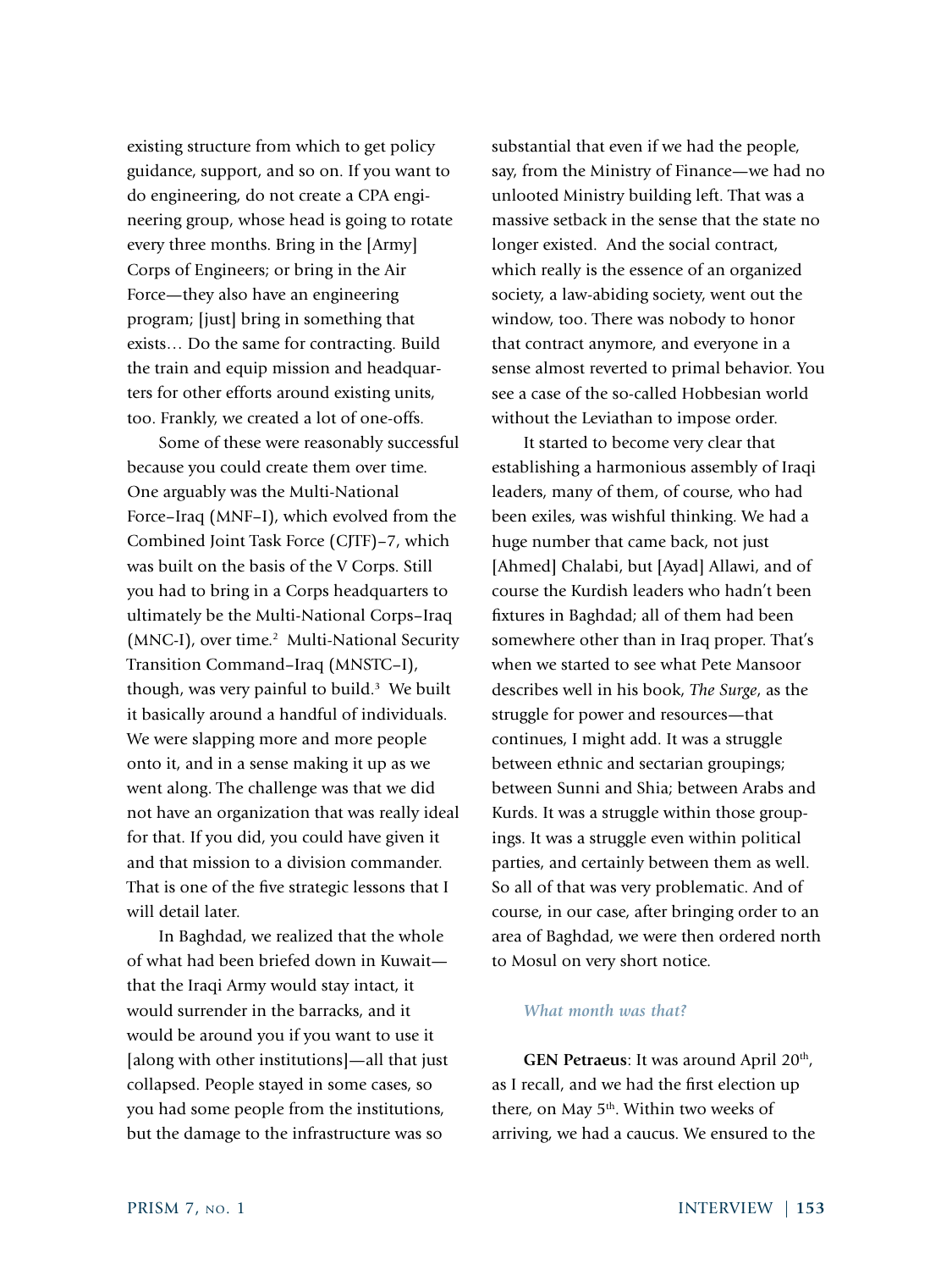best of our ability that every element of society was represented: every district; every tribe; and every ethnic and sectarian grouping. And keep in mind that it's a real melting pot up there… We actually had representatives for retired military officers, for the university, and we had the business community, and so on.

They started to pull together, and under our guidance, sometimes very direct steering guidance, all of a sudden we had some Iraqi helpers who actually understood Nineveh Province, (which no American I could ever find could teach me anything about, including the CPA representatives—nobody had ever actually set foot in Nineveh). Then we got hit by a double whammy; first, firing the entire military without telling them what their future is—and that was the key. The issue was not really disarmament, demobilization, and reintegration (DDR). It was about not telling them what their future was, as they needed to know what they were going to have to do to feed their families, etc. Now, let me be clear—the Saddam military had to be demobilized at some point, but do you have to do it without telling them what their future is? That was a terrible idea, and we then had five weeks of increasingly violent demonstrations to the point that, by the fifth week, you have people being killed in riots outside Baghdad.

Second, we had de-Ba'athification without an agreed process for reconciliation. De-Ba'athification also had to be done. The two big questions were: why go below level three to level four—because you now have introduced tens of thousands of additional people. And second, why do it if you do not have an agreed process of reconciliation? The level four members were exactly the kind of

people we needed to run the country. That was where the Western-educated people were. They apparently had to be Ba'ath party members to go to college or grad school in the United States. We had 120 tenured professors in Mosul University alone who were level four members, and they were our kind of people. They were generally progressive and somewhat secular. And what replaced them, ultimately, after *our* effort at reconciliation in Mosul (approved by Ambassador Paul Bremer, as an experiment)—that went well for a period, but was ultimately not supported in Baghdad—is what now we would call the Muslim Brothers, a very heavily Islamist grouping for whom religion was much more central to their existence than it was for most of those they replaced.

That is another strategic lesson—before you decide to conduct an initiative, an operation, or a policy, ask whether that policy or initiative will take more bad guys off the streets than it creates by its conduct. If the answer to that is no, you should not do it. Clearly, firing the military without telling them what their future was, until five weeks later when we pressed CPA to announce a stipend program (that was equal parts humiliating in its execution and slightly reassuring), and de-Ba'athification without an agreed reconciliation process created hundreds of thousands of individuals who not only had no incentive to support the new Iraq, they actually had every incentive to oppose it. We created hundreds of thousands of enemies in the end with those two policies. Now, you do have to be nuanced about this. There had to be de-Ba'athification. The question is, should it have gone to level four? And the bigger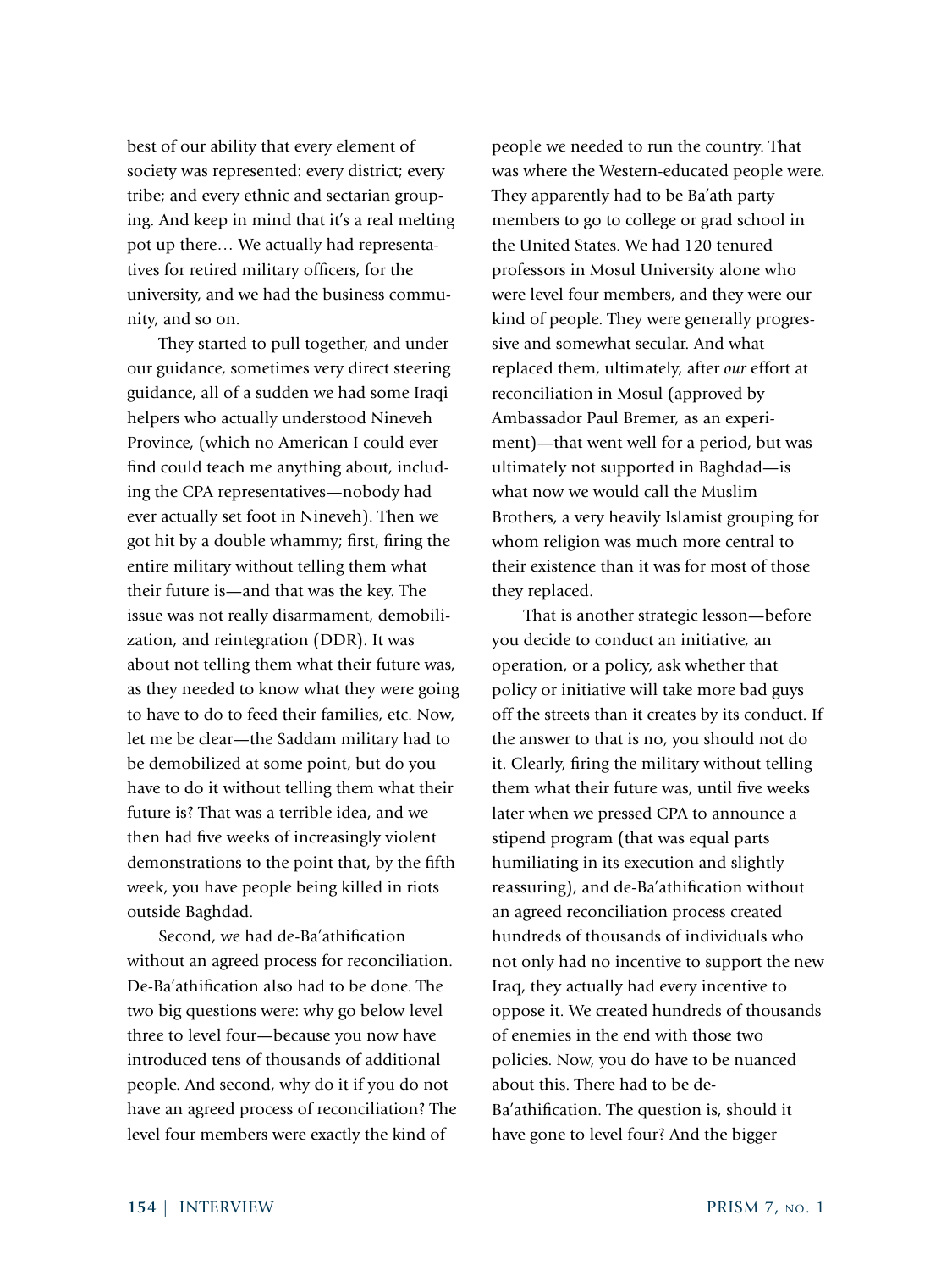question is, should you do it at all if you do not have a reconciliation process already agreed, recognizing in hindsight how difficult it was going to be to get that done, especially with Chalabi being given that portfolio?

*De-Ba'athification, disbanding the Army, and ending the search for an interim Iraqi Government; Lieutenant General Jay Garner, USA (ret.), the OHRA chief, briefed Rumsfeld, and said those were three tragic decisions.*

**GEN Petraeus**: It's just perplexing. That actually created the seeds that grew into the insurgency, and created fertile soil for the planting of those seeds. Now, what we were able to do in Mosul, as you will recall, was get approval from Ambassador Bremer for a process of reconciliation that would be run by Iraqis who were non-Ba'athist, supported by the U.S. staff judge advocate, other teams, intel folks, etc. That process went very well. We started with 120 professors at Mosul University. They could not become a college President again, but they could have tenure. You had to give them incentives to support Iraq or else they would oppose it. You can not throw somebody out of his job, his retirement, his house, his car, his administrative assistant, his guy to make tea, everything, take away his dignity and expect him to support you.

#### *Or even tolerate you in some cases.*

**GEN Petraeus**: Yes, that's right. We were able to do that, and with a considerable degree of success. It's a major reason why Mosul went so well for as long as it did. We had some pretty skilled guys. We had a lot of people who were veterans of Haiti, Bosnia, Kosovo, and stability operations writ large.

# *How long were you in Mosul—from April 2003 until when?*

**GEN Petraeus**: I left in February 2004. We stayed on for a while after all the 101<sup>st</sup> units departed to get the Task Force Olympia that came in behind us; a reinforced Stryker brigade under the I Corps Tactical Command Post. People say it was one-third of what we had, but I think it was a good bit more than that. I think they started with at least 10,000 while we had 20–22,000 total. But then they also cut them down a bit, which was not wise.

By the time we left, we had been training Iraqi security forces, had rebuilt the police academy, and rebuilt the police stations. We established a multi-ethnic, multi-sectarian "Army;" I think we called it the ICDC [Iraq Civilian Defense Corps]. We built all this and things began going pretty well. But then these policies [from CPA] came down and though we were able to get exceptions to run reconciliation, eventually it began to be clear that Baghdad [Dr. Chalabi] would not support the results of our process, and the air began to go out of the tires even in our area.

It was in the wake of the firing of the military without telling them their future, and also de-Ba'athification without reconciliation, that the insurgency started. You saw it in Anbar Province, you saw it in Salah-ad-Din and Tikrit, and it gradually crept up into Mosul as well. Especially when it was clear that the reconciliation process was not going to be honored by Dr. Chalabi, even though we flew him up and he said he was fully with us, and that he supported it.<sup>4</sup> We flew a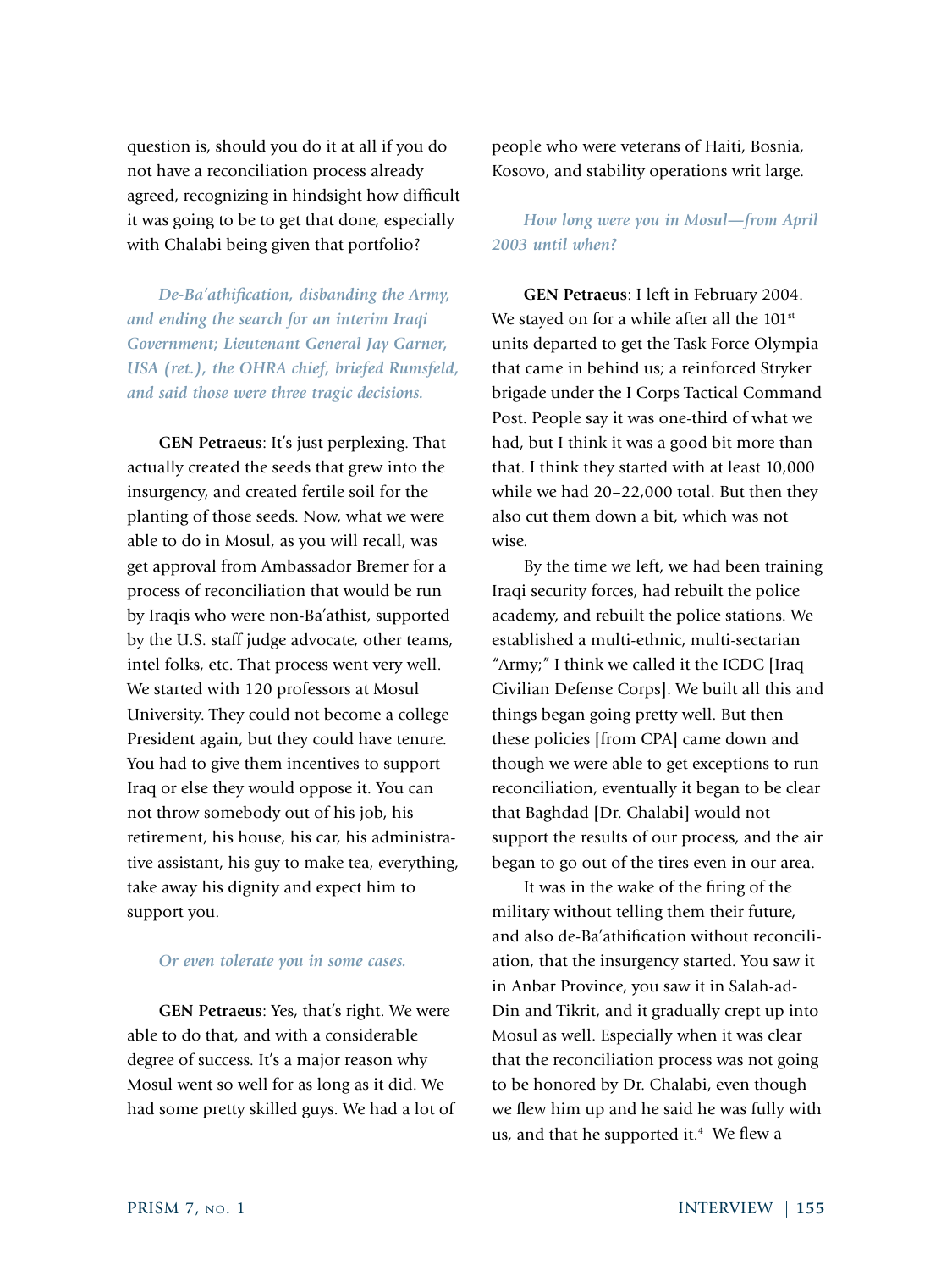Chinook helicopter full of files to Baghdad in the fall of 2003, but he took no action. It was very clear, when I came back as a three-star the next year, perhaps even by February before we left, that Chalabi was not going to do that. And people sensed that and started to lose hope. They lost their incentive to support the new Iraq.

I went home in February 2004, but came back on very short notice two months later; General Abizaid, then Commander of U.S. Central Command (CENTCOM), asked me to come back in mid-April, and I returned for a couple of weeks to do an assessment of the Iraqi security forces, which had generally performed very poorly during the Sadr uprising in March. The only place that they had done reasonably well was Mosul, where we had employed a completely different concept from the rest of Iraq—we treated them like soldiers, it was not military daycare. They did not commute to work, they were on bases, with us or right next to our bases, they operated with us, and we had a process where they had to gradually take on more tasks from us, and we'd gradually give up more, but we were always there. So, we linked arms. We had uniforms for them, good food, we had scrounged up decent weapons somewhere.

Anyway, after two weeks traveling around Iraq and assessing what had transpired in March, we debriefed General Abizaid and then Secretary Rumsfeld, and my reward for that was to be told to change command, return to Iraq, and implement our recommendations—largely based on the approach the 101<sup>st</sup> had employed—nationwide.

So I returned in very early June 2004 and we established MNSTC–I. Shortly thereafter, General George Casey took over from

Lieutenant General Ricardo Sanchez as the overall commander, and he built what ultimately became the kind of organizational architecture we actually needed. We had a strategic level headquarters [MNF–I], an operational level headquarters [MNC–I], and the multi-national division headquarters. He built the detainee task force—Task Force 134, I think it was. We ultimately developed a Corps of Engineers organization, because engineering is critical. We were spending billions of dollars on reconstruction, rebuilding entire industries—electrical, the oil industry, everything. We established a contracting command that was very important for the billions of dollars' worth of contracts. There was the Rule of Law Task Force which we should have had earlier. We put together MNSTC–I and, generally, I think the concepts guiding the overall campaign were fairly sound from there until, probably, early 2006 in hindsight.

The effects of the February 22, 2006 bombing of the Samarra Mosque were devastating and manifested themselves in the growing sectarian civil war, or what could have escalated into a full-blown civil war. There was enormous sectarian violence. By this time, as the CAC [the U.S. Army Combined Arms Center] Commander back at Fort Leavenworth, we were working on the U.S. *Counterinsurgency Field Manual* and completely overhauling the road to deployment.<sup>5</sup> We had this whole endeavor ongoing, but I was watching the campaigns very carefully, Iraq in particular, because I had been told, "This is your breather, but you're going to be back in the fight." I thought I would be going back in the summer of 2007; ultimately, it was early February 2007.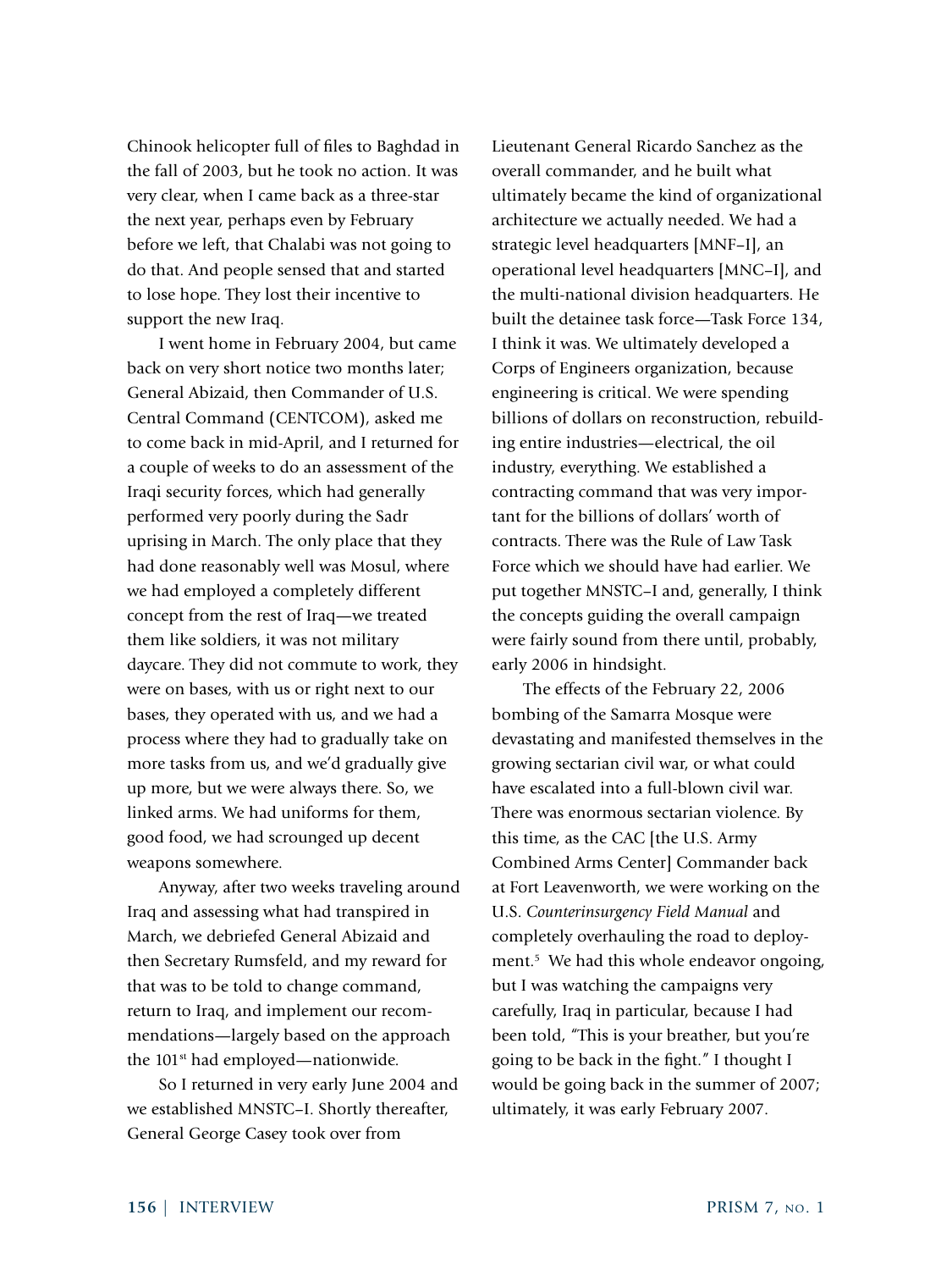Somewhere in there, in the late summer of 2006, I started to realize that the concepts [in Iraq] were no longer valid, yet those concepts were still guiding the effort. In fact, the concepts continued throughout the year. In fact, if you look at the Amman agreement, in Jordan, in mid-to-late-November, after the U.S. elections in November, Bush went to Amman, Jordan, met with [then Iraq Prime Minister] Maliki, and they agreed, basically, to do faster what they'd been doing, which clearly was failing. They agreed to have the U.S. forces hand off faster to the Iraqi security forces, who had shown that they could not handle the levels of violence, and had actually been getting worse—sheer degradation. We had agreed to get out of the cities, and consolidate on big bases; to get out of the face of the people. Again, I believe there was a conviction by CENTCOM and the MNF–I that we were the sand in the oyster,

but that oyster wasn't producing a pearl. They wanted to accelerate the development of the Iraqi Security Force and a handful of other actions, like releasing detainees faster, clearing and then handing off, and so on. Every single one of those concepts, we ultimately reversed as part of the Surge.

The Surge should be understood as the surge of *ideas*, not the surge of *forces*. We added basically 25–30,000 U.S. troops to an existing roughly 140,000; we went up to about 165,000 at the high-water mark. The additional troops enabled us to implement the new approach more rapidly, but what really made the difference was the change in strategy. We had been living with the people in some cases: the  $101<sup>st</sup>$  in Mosul, we saw it with H.R. McMaster, we saw it with select Marine units, and other brigades.<sup>6</sup> But even though living with the people was taught at the counterinsurgency center, it was never





In 2007, U.S. soldiers take cover during a firefight with guerilla forces in the al-Doura section of Baghdad.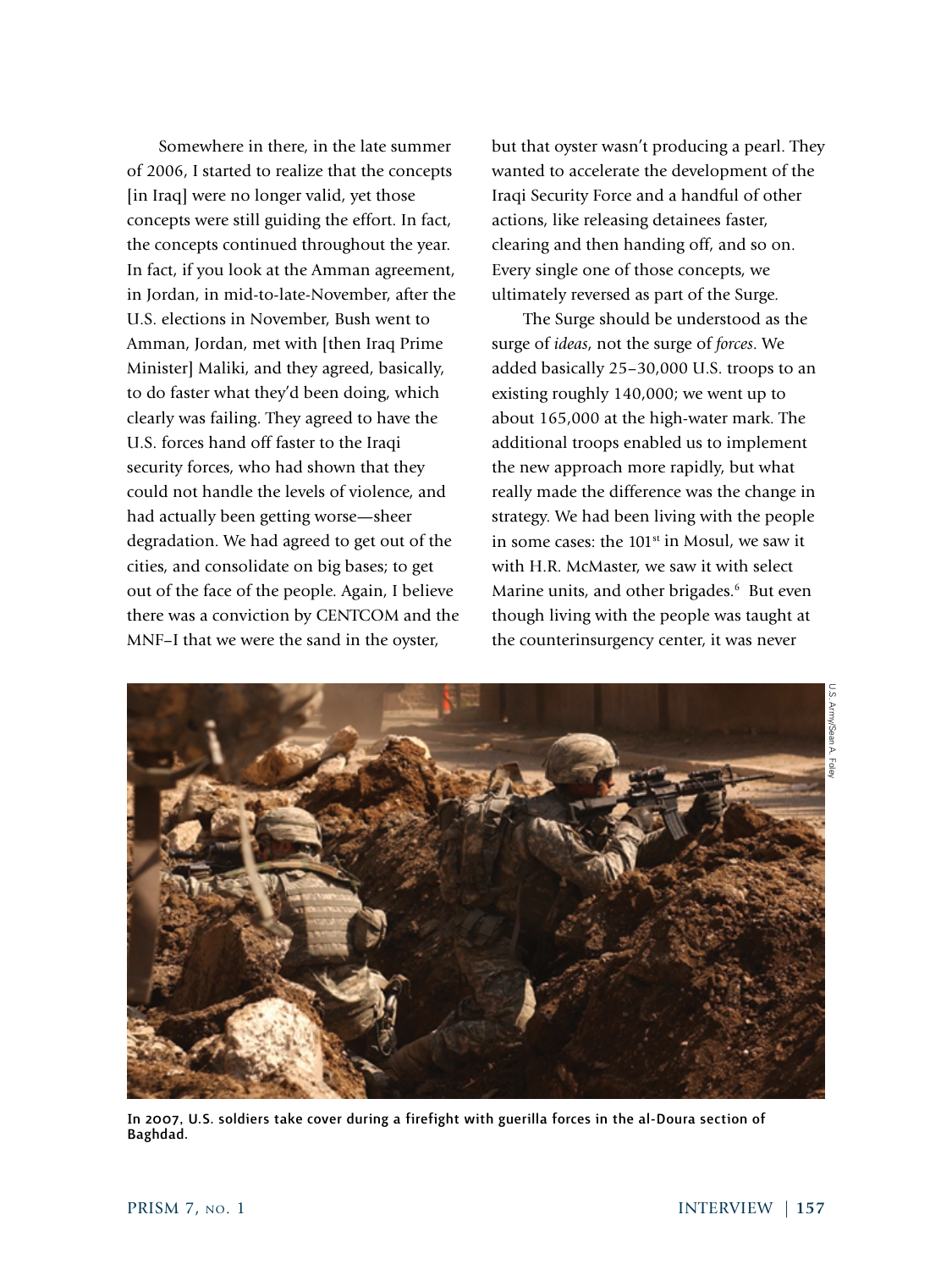actually implemented, because of the decision to get out of the cities, to consolidate on big bases.

I should back up a little bit and note that I remember reading an article in the late summer, early fall of 2006 in the *New York Times* that was titled, "Driving Around Baghdad, Waiting to get Blown Up." It was by a sergeant saying that this is what we're doing—"We just go out and drive around in the neighborhood a couple of times every day and sooner or later we get blown up." It was very clear that he recognized the futility of this approach. Remember Operations *Together Forward 1* and *Together Forward 2?* Major General Peter Chiarelli had an offensive into Baghdad, violence goes down quite dramatically, especially in that neighborhood; but within a few weeks, you hand off to the Iraqis, you leave the neighborhood, and the violence goes up, even worse than before. That was what some of the troops called, "clear and leave," or, "clear and handoff," as opposed to "clear, hold with Iraqis, build, and then transition," which is what we ultimately went to. And then, there was the reconciliation component of this, which was very important. Certainly there were examples of reconciliation beforehand starting with the  $101<sup>st</sup>$  and a number of other places in 2003. In Anbar in 2004 and 2005, again with H.R. [McMaster] and others, but none of them ever took [hold] because we never had support in Baghdad. But now, [in 2007], I was in Baghdad, so I could do that.

When I went back as the commander of the Multi-National Force, the violence was far worse than I thought it was, and I thought it was very bad. In December 2006, there had been 53 dead civilians because of the violence every 24 hours; horrific levels of

violence, in the capital of the country. The NGOs had largely gone home. Even the UN temporarily closed. The damage was just staggering. We went to certain neighborhoods that I knew very well from either my 101<sup>st</sup> or MNSTC–I days, and it was just breathtaking to see how bad the situation had become. We had already been talking to the people who had created the concepts behind the Joint Security Stations, and very quickly we spread those concepts throughout the whole theater; frankly, what [General] Ray [Odierno] and I did was push it faster.<sup>7</sup>

We had to go faster because we had to cap the violence; we had to separate the warring sectarian factions. We had to drive down the level of violence for a whole variety of reasons. First of all, just to reduce the loss of innocent life. Also because the institutions were once again getting damaged. The third reason was that Ambassador Ryan Crocker and I had to have demonstrable progress by the time we returned to Washington in September 2007 to testify [before Congress]. Otherwise, it was going to be game over, lights out.<sup>8</sup>

People forget how narrowly we averted a congressional cessation of funding, or some other action that would have severely circumscribed what we were able to do. We were very, very low on support on Capitol Hill for Iraq, and even for the Surge, until it started to show progress. I think we had a sense of what was needed and how things could move forward, how to achieve reconciliation between the sects and agreements between the ethnic groups—between Baghdad and Erbil. If we could keep Iraq together and drive the violence down, we could get the oil infrastructure going again, electricity and all the rest of that. And you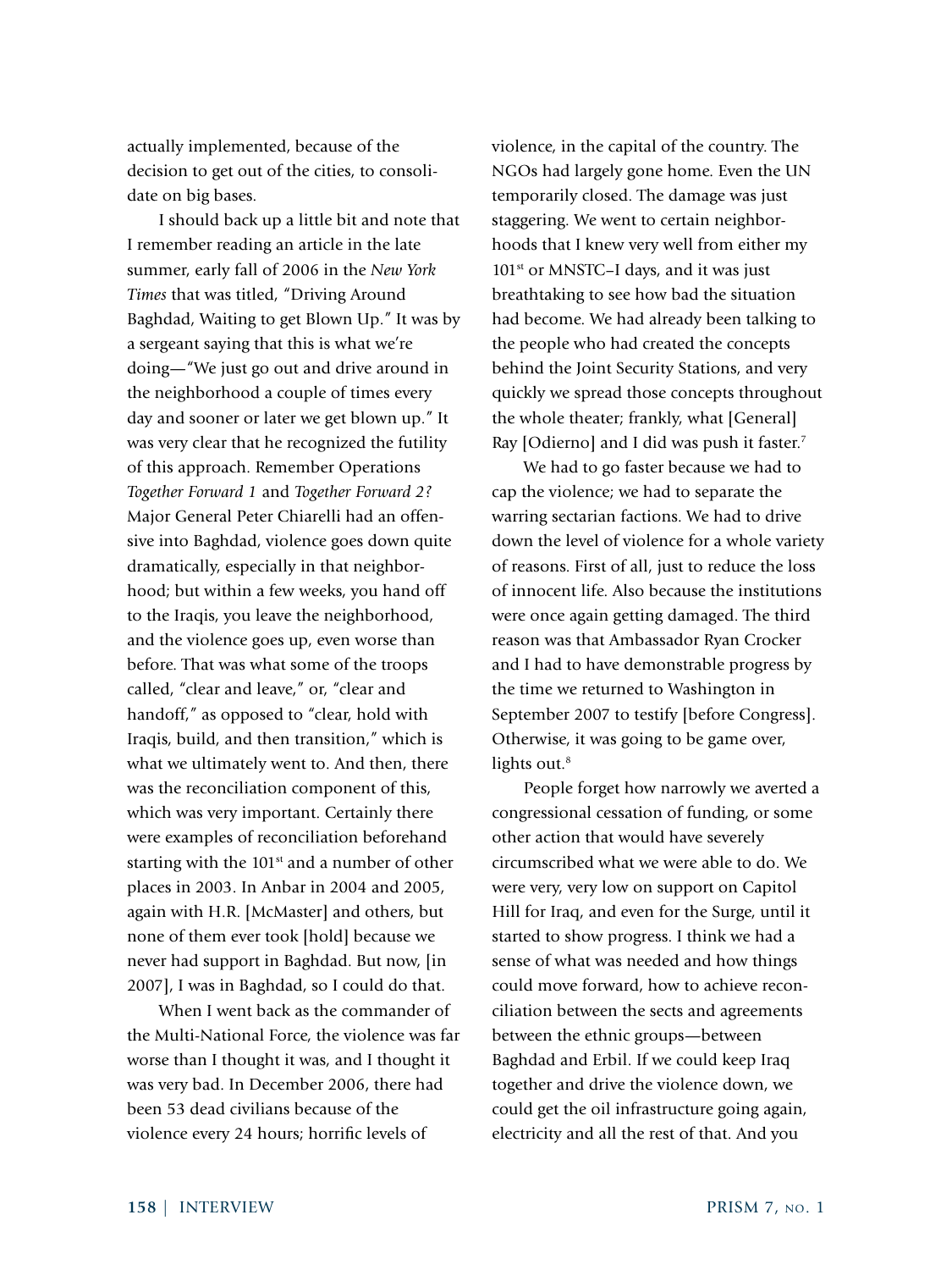can see how this could end ultimately with us gradually transitioning tasks to the Iraqis across the board, with a very comprehensive civil-military counterinsurgency campaign concept guiding what we were doing. That's what ultimately happened and the level of violence was reduced by some 85 percent.

### *When did you leave Iraq?*

**GEN Petraeus**: September 2008—a 19 and a half month tour. The issue for Iraq then was to make sure that the haste of the drawdown was not so rapid that it unhinged the recent progress. President Obama showed himself to be quite pragmatic, eventually deciding on a slower drawdown than he had proposed during the campaign. In fact, when I met with him in Baghdad when he was the candidate, my advice to him was to preserve as much flexibility as he could because he might find that useful.

At this point though, the challenge in Afghanistan was emerging very quickly. Even before the U.S. election in 2008, Afghanistan was going seriously south. I had conducted an assessment in Afghanistan in September 2005 on the way home from my second tour in Iraq. It was ostensibly a look at the train and equip mission, having come from one that was seemingly doing quite well— MNSTC–I. There were all kinds of challenges, frankly. You had situations that were just forehead-smacking.

For example, in one of the multi-week police training courses, the training schedule had marching in the morning and in the afternoon, but didn't actually have time for shooting practice. I said, "I'll concede that marching can be physical training, but we're not going to out-march the enemy, the

Taliban. They're not going to be impressed by our drill and ceremony." They would be more impressed by marksmanship. And yet these were the policemen who would be dealing with the insurgency. This is not normal policing, but what was stunning wasn't just that they were doing it—rather, what was astonishing was that it was actually on the written documents from the training schedule and no one in the chain had objected. That just jumped off the page for me—why are they marching for two or two and a half hours each day! It was just staggering.

In my report, the first slide in the briefing was titled, "Afghanistan does not equal Iraq." I then laid out ten or so factors and showed how Afghanistan was arguably more challenging in a number of them at the very least: a lack of revenue generation; the major export crop was illegal; the effects on rule of law; the corruption problems; illiteracy; lack of infrastructure, etc. But the biggest factor was that the leaders of the Taliban and the other insurgent elements had sanctuaries in Pakistan that put them largely beyond our reach. These were issues that really did have to be dealt with.

In part, of course, I was to blame for Afghanistan a bit because I had kept asking for everything for Iraq. You know that Admiral Mullen quote about Afghanistan: "In Iraq we do what we must; in Afghanistan we do what we can." Iraq was first priority. But by this time, late 2008 and early 2009, we had to start to shift to Afghanistan. Even before President Bush left office, he commissioned the Lute study, which resulted in a few thousand additional troops.<sup>9</sup> It was a start.

Keep in mind, you could not do in Afghanistan what we did in Iraq. In fact, as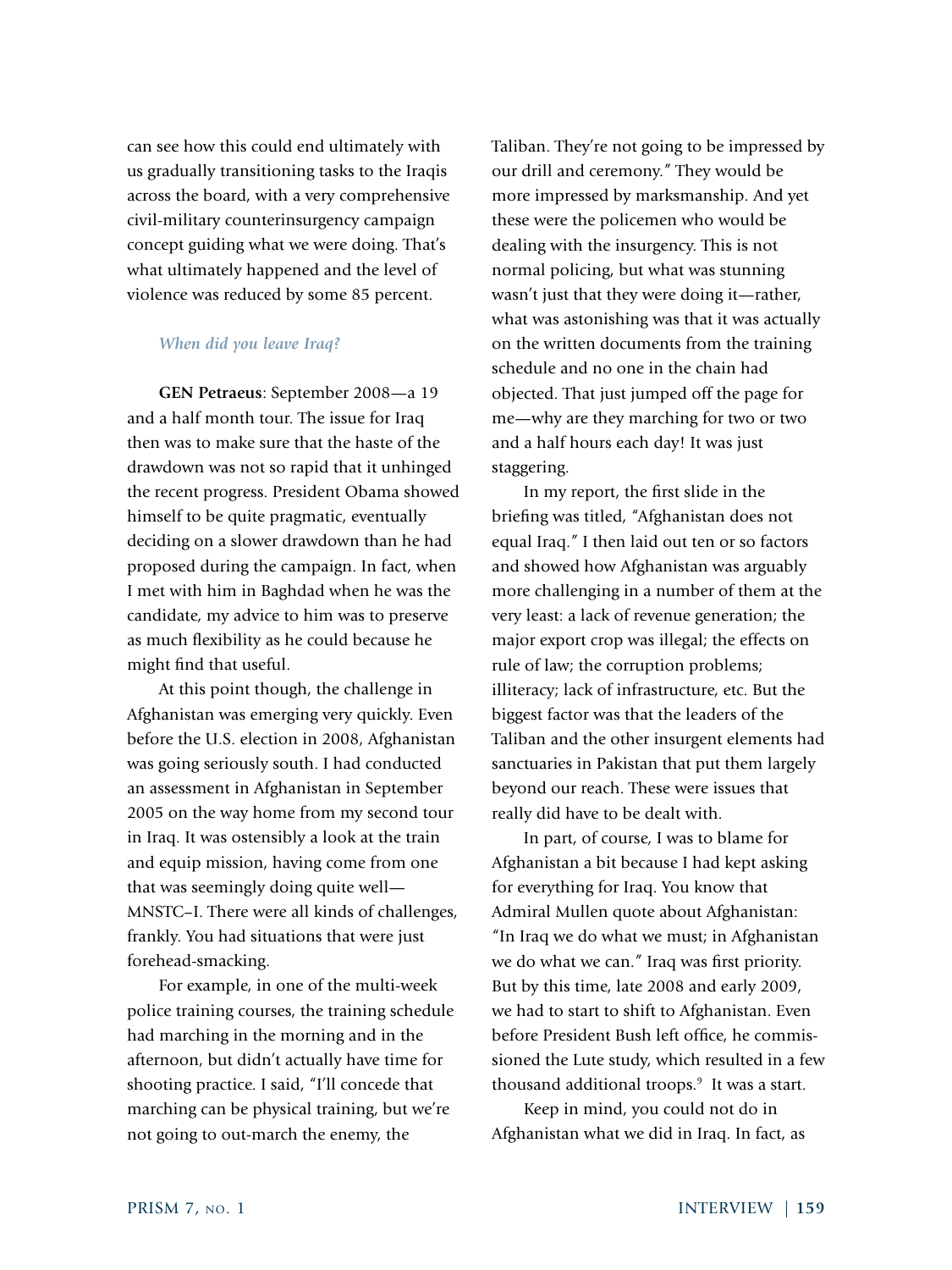CENTCOM Commander and in my confirmation hearing to be commander in Afghanistan, I said we would not be able to "flip" Afghanistan as we had been able to do with Iraq. Even if we had the commitment, we could not rapidly deploy tens of thousands of additional troops. For starters, there was no infrastructure to support them. Every time we did something we had to build more infrastructure. And we did not have the Afghan infrastructure to house more Afghan Security Forces. We were constantly scrambling just to stay ahead in terms of where we were going to base them, how to bed them down when they're on a base, how to feed them, provide water, resupply them.

We enter a pretty intensive period in 2009. Again, President Obama was quite pragmatic on Iraq. That process there was going quite well. Maliki seemed to be, still, an imperfect, but not unreasonable partner. (Keep in mind that it was Maliki who ordered the operation, however impulsively, that resulted in the destruction of the Shia militia in March–April 2008, which is ironic, considering that he later played to the Shia base.)

## *The Charge of the Knights?*

**GEN Petraeus**: Yes. Into Basrah, and then the Battle of Sadr City as well. And the Battle of Kadhimiya, and a variety of others.

But back to Afghanistan, early in the Obama Administration, we contributed to the study led by Brookings' Bruce Riedel.10 As CENTCOM Commander, I participated fairly regularly in that. That resulted in another 20,000 troops.

*That became an issue because the Obama Administration approved 17,000 and then, when the final memos and orders came up, there were 21,000, and the people in the White House felt like they were getting played.*

**GEN Petraeus**: Yes, well, "welcome to the real world." And then [General] McKiernan left Afghanistan in the early summer of 2009 and [General] Stan McChrystal took over, and did his analysis. That started quite a lengthy process; it was really quite impressive. There were eight or nine full National Security Council (NSC) sessions, in addition to however many Principal Committee and Deputy Committee meetings prior to them.<sup>11</sup> The President was present at each of them, and the result was that he ultimately decided to send an additional 30,000. [Defense Secretary] Gates had an additional 10 percent authority another 3,000—to him if he needed it; he wouldn't have to go back to the President. There was also a commitment to get the rest of the minimal amount that Stan felt was needed—the balance of the 40,000—from NATO and coalition forces.

I want to talk a bit here about what I think should guide the big ideas of military advice to civilian leaders. During that period there was concern that Admiral Mullen, Stan [McChrystal], and I were attempting to shape the debate through public remarks—to box in the President… Shortly before the study commenced, Mullen testified on Capitol Hill and said essentially that progress in Afghanistan would require a comprehensive civil-military counterinsurgency campaign. The way this played out was that the President had made the decision on the Reidel report back in May or June. It then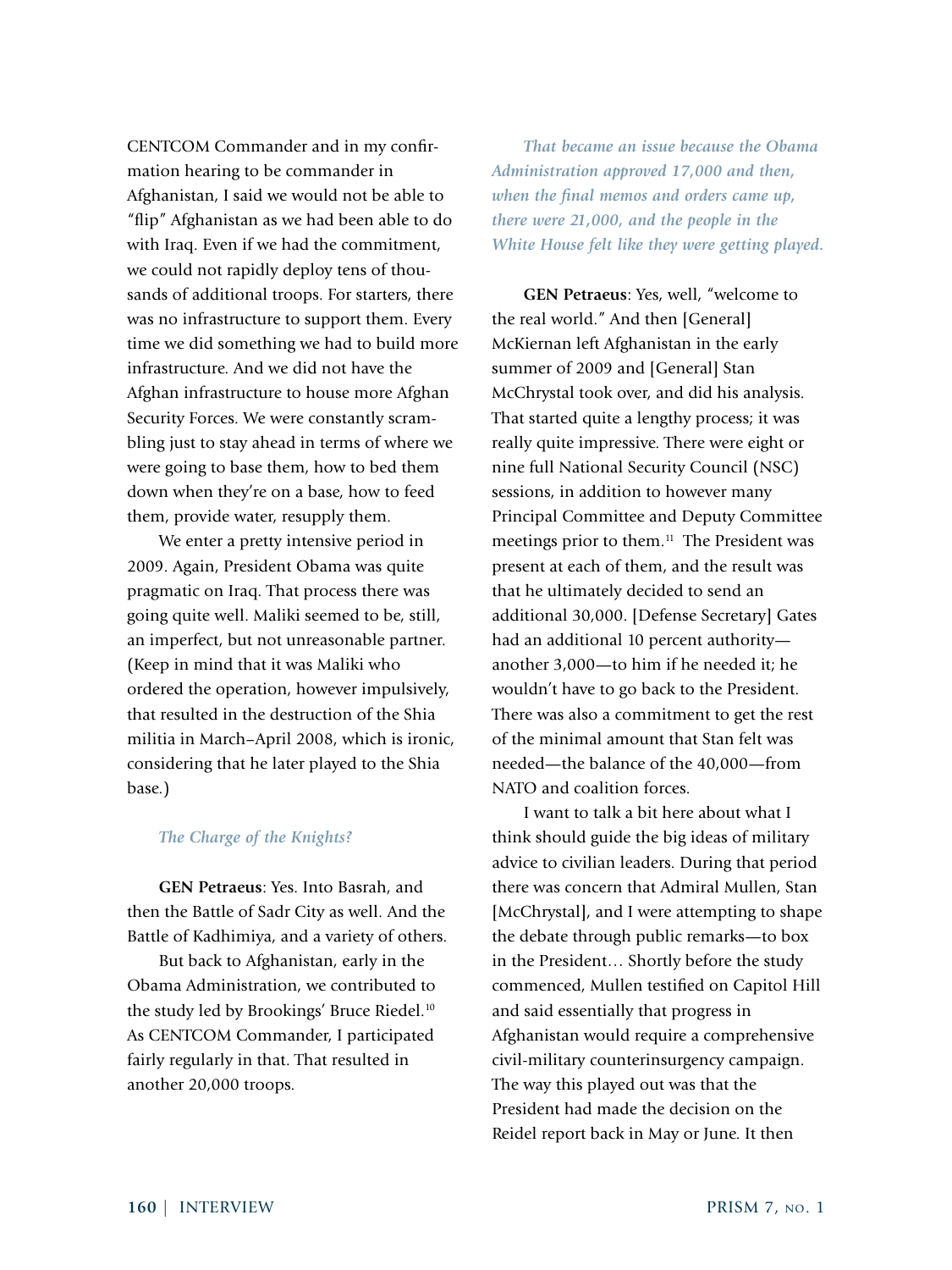took the NSC staff something like three months to issue the promulgating instructions—I think it was July or August of 2009.

The NSC signed out the memo that went first to the Pentagon, and ultimately came to CENTCOM. We were still studying this memo at this point in order to correctly execute it. The NSC memo called for, "a fully resourced civil-military counterinsurgency campaign." That was in the back of Mullen's mind when he testified, and that was in the back of my mind when I gave an interview to the *Washington Post'*s Michael Gerson, who I did not know was one of Bush's former speechwriters. To be truthful, I also thought it was "on-background." Anyway, this ended up in an "on-the-record" interview. Mullen testified on the Wednesday or Thursday. The day after that, I did the interview. Frankly we were a little surprised because again we had just received the NSC memo. We later realized that the President was unaware of the NSC memo. He presumably thought a memo was sent out right after the Riedel report. Instead it took three months for [National Security Advisor] Jones to sign it out, and the President was already leaping ahead to the review process, which had been announced, I think, but had not yet begun.<sup>12</sup>

We, the military were sort of looking a little bit back. The President was looking forward, already thinking in his own mind that he did not want to do a "fully-resourced civil-military campaign." We had to constrain the campaign somehow—as there was a sense that "fully-resourced" meant trying to turn Afghanistan into Switzerland in ten years or less, which was not our intent at all. Anyway, do not get me wrong, I did think this was going to require a comprehensive civil-military counterinsurgency campaign

that was reasonably well resourced, albeit not necessarily fully resourced, which is what I recall the NSC memo having said.

I felt the approach that Stan brought in was the right one. I have also said, though, that, through no fault of his [McChrystal], it still took us until late 2010 before we had the inputs right in Afghanistan. And by inputs, I mean the different concepts and strategy, the right organizational architecture, and most of the elements to carry out that strategy. Remember we didn't even have a U.S. forces headquarters in Afghanistan. The U.S. forces functions were dual hatted to the RC–East commander, and thus he, in theory, should have been running Joint Special Operations Command (JSOC) operations. The Commander, International Security Assistance Forces (COMISAF) was a NATO commander and in theory, had no legal authority over JSOC, although he was a four-star U.S. officer. We did not have a reintegration/reconciliation program. We did not have the concepts, process, and organization for transition, which is a pretty complicated endeavor. You have to have an intellectual endeavor. You have to have metrics. To these three I would add the anti-corruption task force, and the Afghan Local Police program, as well. We should have done all that much earlier.

### *All of this, in Iraq, got solved very quickly.*

**GEN Petraeus**: Generally correct. There were a couple of pieces that we had to build in Iraq when we commenced the surge but, other than the reconciliation policies, structures, and processes (which were hugely significant), they were not the big pieces. We just didn't have the big pieces right in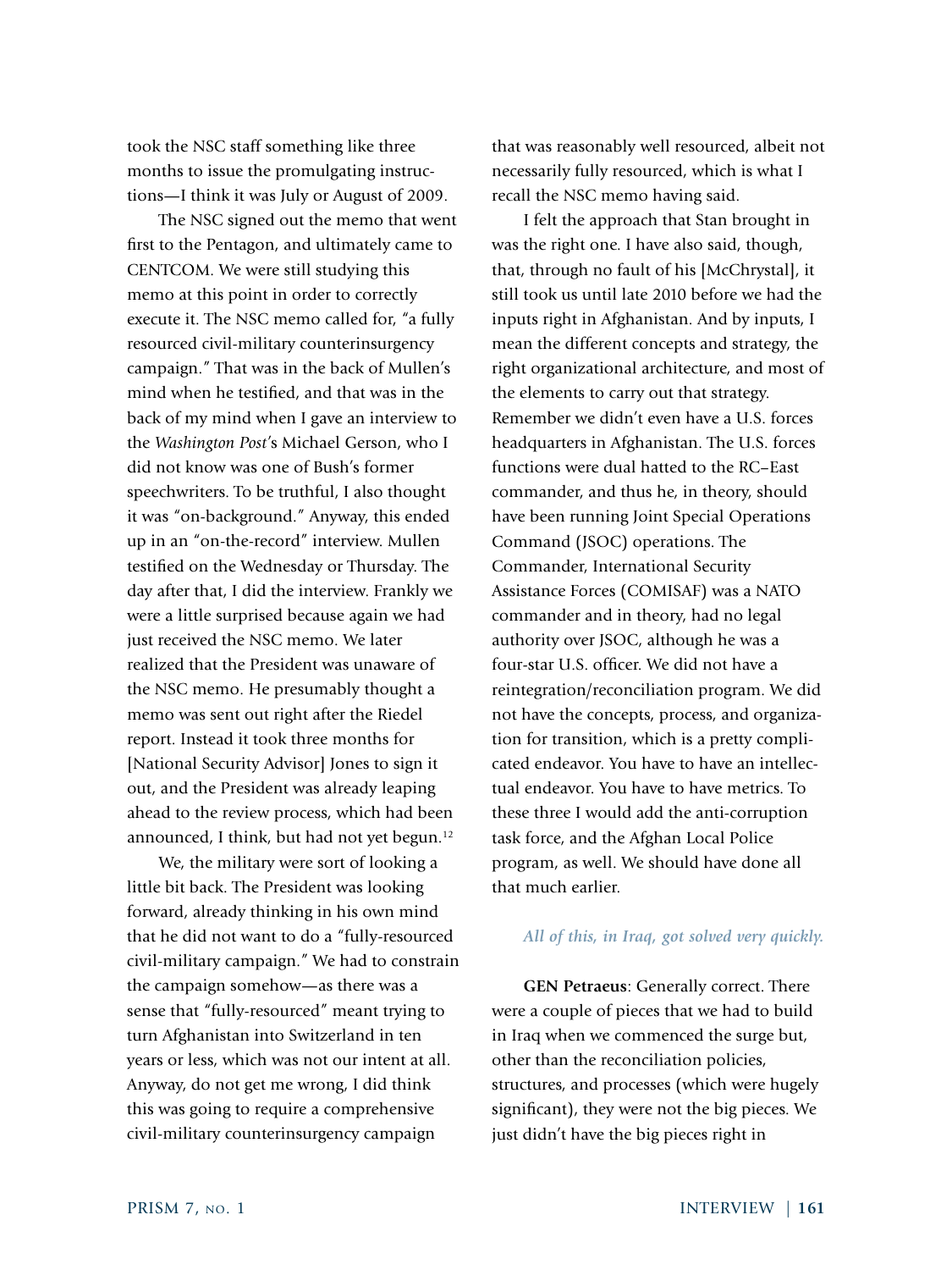Afghanistan. Lines of authority were confused in some cases. When I was the CENTCOM commander, having served with CENTCOM in several different roles, I said: "a fighting combatant command like ours, a command at war, has two huge tasks that it must get right. First is getting the mission statement right, and understanding that mission statement correctly. Second is identifying the proper tasks and purposes of each of the subordinate commands." And that must be done in a way that understands which elements can actually war fight and which cannot. Then you have to get the organizational architecture right to enable conduct of those tasks. And that does not hit you on the head fully formed, like Newton's apple. You really have to marinate in it. After I got to Afghanistan, it took another three months before we finally had a wire diagram that actually captured OPCON, COCOM, NATO relations, TACON, the national command lines, and all the organizations in the theater. It was a very complex theater.<sup>13</sup>

And then there was Helmand province— "Marineistan." We had to create some additional elements there. We had to tweak the application of the rules of engagement. But the bottom line was that it's not until late 2010 that we even had the inputs roughly right. Because I don't think we really still had all the forces we arguably needed. We did have a lot more resources, but then we started the drawdown process in July of the subsequent year.

I thought then, and I still think now, that Afghanistan was doable. I thought we'd lost a huge amount of time, and therefore a huge amount of momentum. And frankly, the relationship with President Karzai had eroded dramatically. It was not ever just one

commander. In the end, Karzai was at a point where the accumulated blows and strains made his behavior inexplicable at times. And you just have to work your way through that. The whole reason we went into Afghanistan was to ensure it never again would become a sanctuary for al-Qaeda or other transnational extremist organizations, the way it had been under the Taliban when the 9/11 attacks were planned there. We were accomplishing that mission, and I think we still can—and must. In my view, there is only one way to accomplish that mission—to enable the Afghans to secure themselves and to govern themselves in an "Afghan good enough" fashion. That did not mean getting Afghanistan to be like Switzerland in a decade or less; rather, it meant rule of law in an Afghan context.

I generally felt before I went over there, and even after being there a year, that this was an endeavor in which we could achieve our objectives, but it was going to take a sustained commitment, albeit one that could be reduced quite considerably from the surge period. And by the way, another huge strategic lesson—perhaps the top one—is that a counterinsurgency campaign is inordinately more difficult if the host nation leadership is less than cooperative, and if the enemy enjoys significant sanctuary outside areas in which you can operate.

In fact, I will diverge now and give you the final lesson. I have given you four already: Before you invade a country, you have to truly understand the country in a granular and nuanced way, and need to have thought through all of the conceivable outcomes—"how does it end?" Existing organizations ought to be used, whenever possible, at a minimum as a foundation [during stage IV operations]. And you have to ask,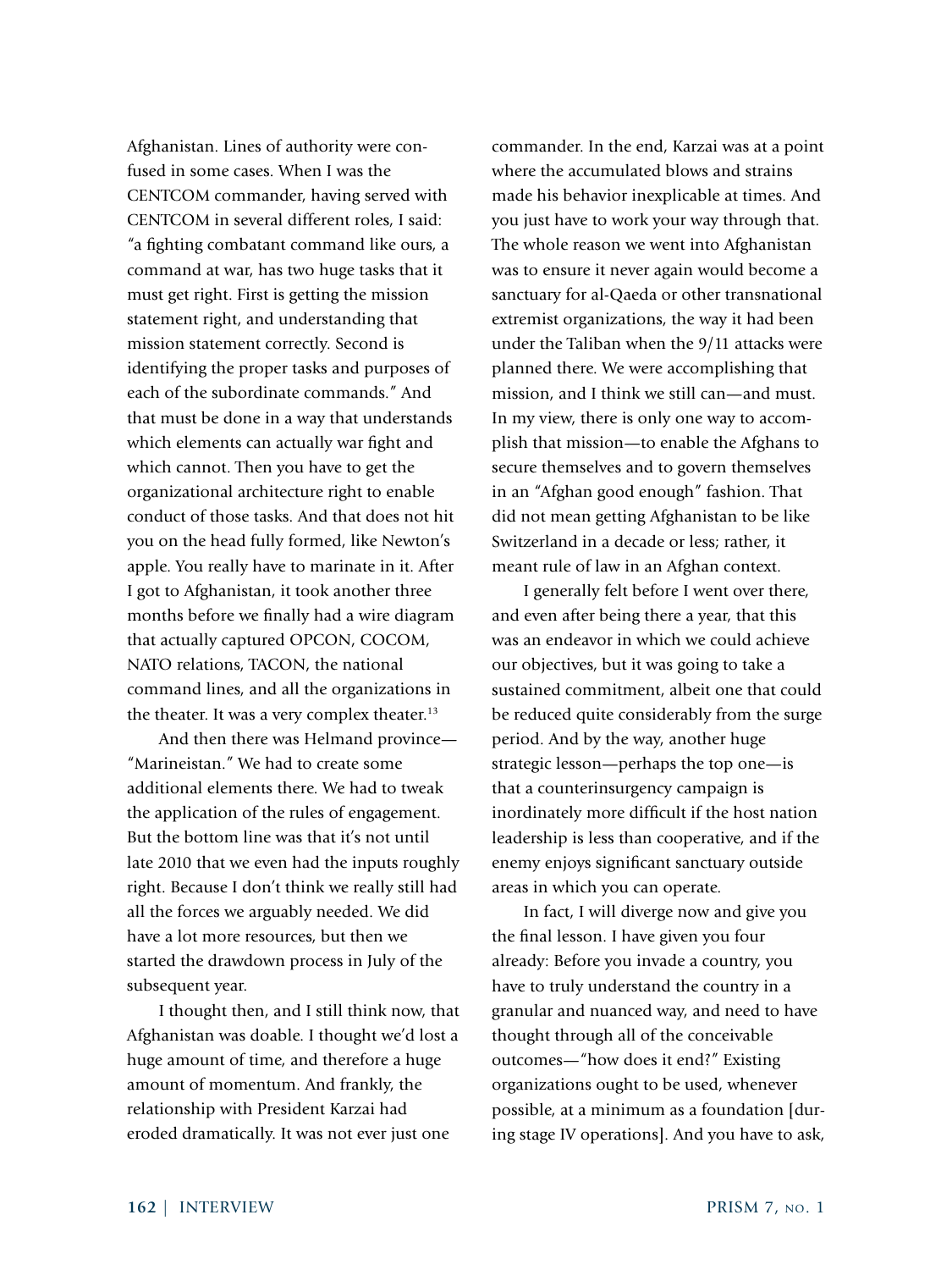"Will this operation or policy take more bad guys off the street than it creates by its conduct?" And the last one is: the art of coalition command involves enormous amounts of coalition sustainment and management, sensitivity to national sentiments as well as national caveats. And it requires the commander to organize the force in a way that capitalizes most effectively on what each coalition member provides, and, perhaps most importantly, uses U.S. resources to compensate for shortcomings that virtually every coalition partner has. I might note that there was no country in Afghanistan that did not have caveats, British protestations notwithstanding.

*At the end of your command, there was that famous incident where the President said, "Okay, we're on schedule, we're going to pull the surge forces back." You had recommended an extension at the time. Can you talk about that?*

**GEN Petraeus**: I had not recommended an extension, and this is where we will get into my views on what a senior leader should base military advice to civilian leaders on. We were asked to develop several options and a recommendation for the President for the initial drawdown of forces that would commence in July, and then for the pace of the full drawdown of the 30,000 surge forces during the subsequent 18 months or so.

At the first meeting, we offered several options, and the President said, "No, that's too small upfront, and it's too long overall. I would like you to analyze the following." And he gave us a scenario that was much more significant upfront. It would have begun in the current fighting season, which

started in July, and it would have ended in the late spring of the next year when we were right in the middle of the fighting season.

The President chaired a second meeting a few days later, and we evaluated his proposal against all the missions and tasks that we had been assigned by the President and our chain of command. I said that, if we did that, we would not be able to accomplish our mission. I laid out why in a fair amount of detail. He said, "Ok, let me think on that, and we'll come back." In the third meeting, he announced his decision and split the difference; it was more troops coming out than I recommended in the first period of months, and the period before the final drawdown didn't go as long as I recommended. I think the phrase ultimately was, "late summer." It could be extended, perhaps, was the implication. In other words, you are almost through the fighting season, but it would not get us all the way through it.

The President asked if I was okay with it and I responded, "My advice to you is based on my understanding of the mission you've assigned to us, given the facts on the ground, informed by an awareness of all the other issues which you have to deal with that are beyond my purview. In fact, I acknowledge that at every level above me the perspective is broader until it ultimately gets to you, where you have to understandably be concerned about domestic politics, coalition politics, fiscal deficits, strain on the force, programs, you name it." But, I said, "My advice is only informed by that, but it is driven by the facts on the ground. And, with great respect, there has been no change in the facts on the ground during the past week while we have been deliberating this; so, my recommendation remains the same." I added, "I will fully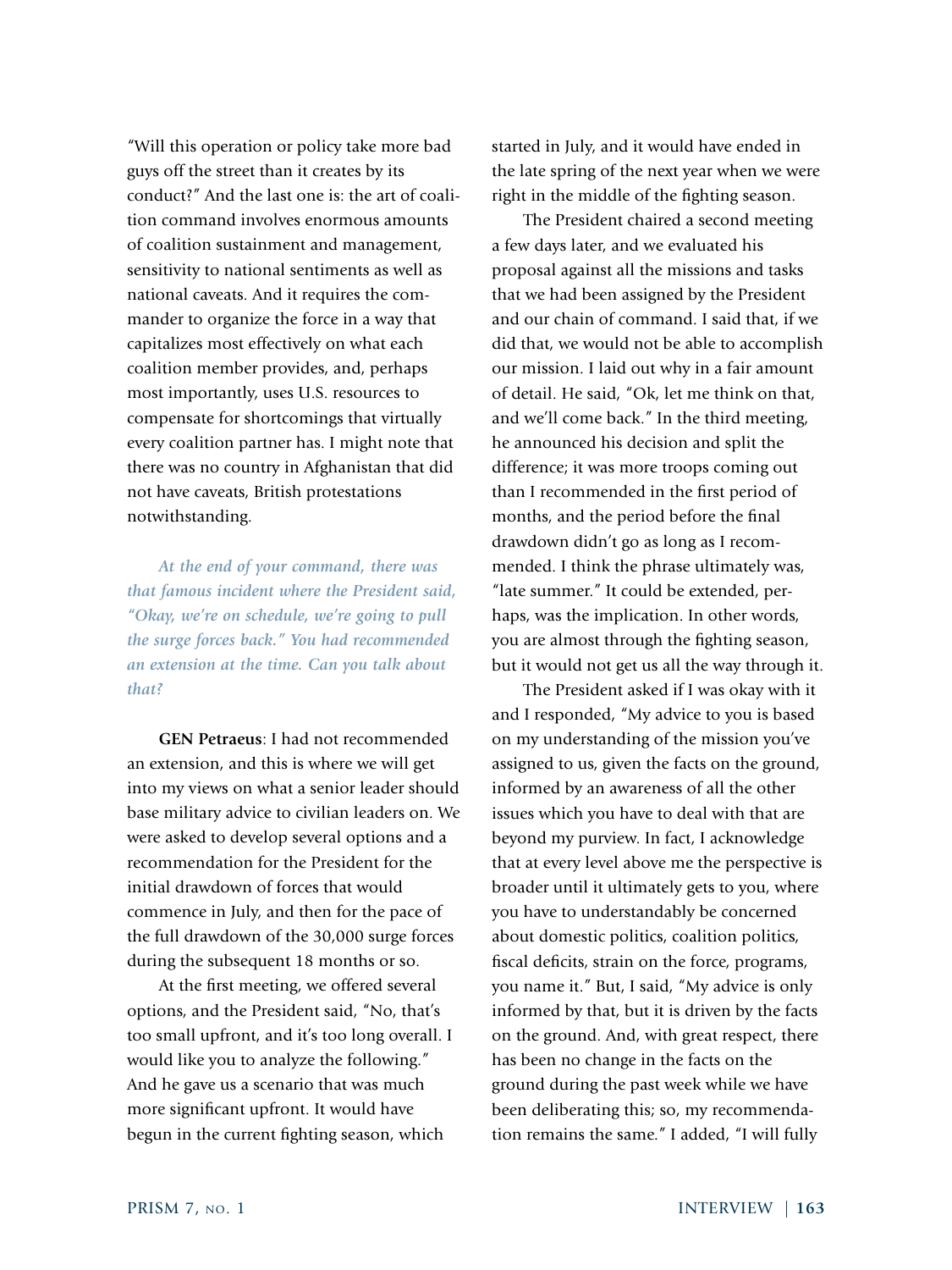support your decision, when announced, but my recommendation remains the same."

That was an interesting moment. You could feel the oxygen go out of the situation room pretty quickly. I said, "By the way, you know, your Congressional liaison team set up my confirmation hearing to be the Director of the Central Intelligence Agency (CIA), which happens to be tomorrow, and the ex-officio members of the SSCI [U.S. Senate Select Committee on Intelligence] are the Chairman and Ranking Member of the Senate Armed Services Committee (SASC). And the SASC Chairman—and likely the ranking [Republican] member of the SSCI, undoubtedly will ask me to provide what my best professional military advice was in this case, and I will have to answer." (Mullen prepped things on the Hill a bit by doing a hearing for the next morning, where he sort of put out the facts.) What I told the President I would do was, "When I am asked about my best professional military advice, I will be obliged to say that, 'I fully support the President's decision. The force and I will do everything we can to implement it successfully and appropriately. But it does represent a more aggressive formulation of the drawdown than what I recommended.'" And that's indeed what I said the next day when Senator Chambliss from Georgia and Senator McCain asked me about this.

That's also where I had a spirited discussion with Senator Levin, who sat through the entire hearing so he could observe, "But of course you didn't think about resigning over this." I said, "No, Senator, but I've been waiting 37 years for someone to ask me about the concept of resigning, and I'd like to actually talk a little bit about that." I explained that, "In a case

like this, I don't think it's appropriate to resign. This is a more aggressive formulation than I recommended, but the troops don't get to quit if they get a mission that they don't whole-heartedly embrace, and I don't think I should get to quit either. Nor should I even contemplate it." We had a very interesting back and forth if you want to look at it. But I do think that it is very important for military leaders to have guiding principles for the advice they're going to give, because if you are one of those who says, "We should consider all the political ramifications and everything else," and allow that to begin driving your recommendations, rather than informing them, you're on a slippery slope.

I think it's hugely important that you have in your mind, again, the concept that will guide the advice that you will provide to these guys. I generally think that it's this notion that I've talked about where you want thinking driven by the facts on the ground, informed by an awareness of the factors beyond you, to guide your recommendations.

During my early months at the CIA, I generally still thought that Iraq was okay, although some issues were starting to emerge in early fall 2011.<sup>14</sup> It was not until mid-December 2011 that Prime Minister Maliki influenced the Judiciary to press charges against Vice President Tariq al-Hashemi. I was there at the time, in mid-to-late-December; I was out seeing our officers at the Station in Baghdad, and trying to consummate an agreement with Prime Minister Maliki that had been supported by the President and that would have provided certain assets to the Prime Minister that would not have required a SOFA [Status of Force Agreement] or uniforms or anything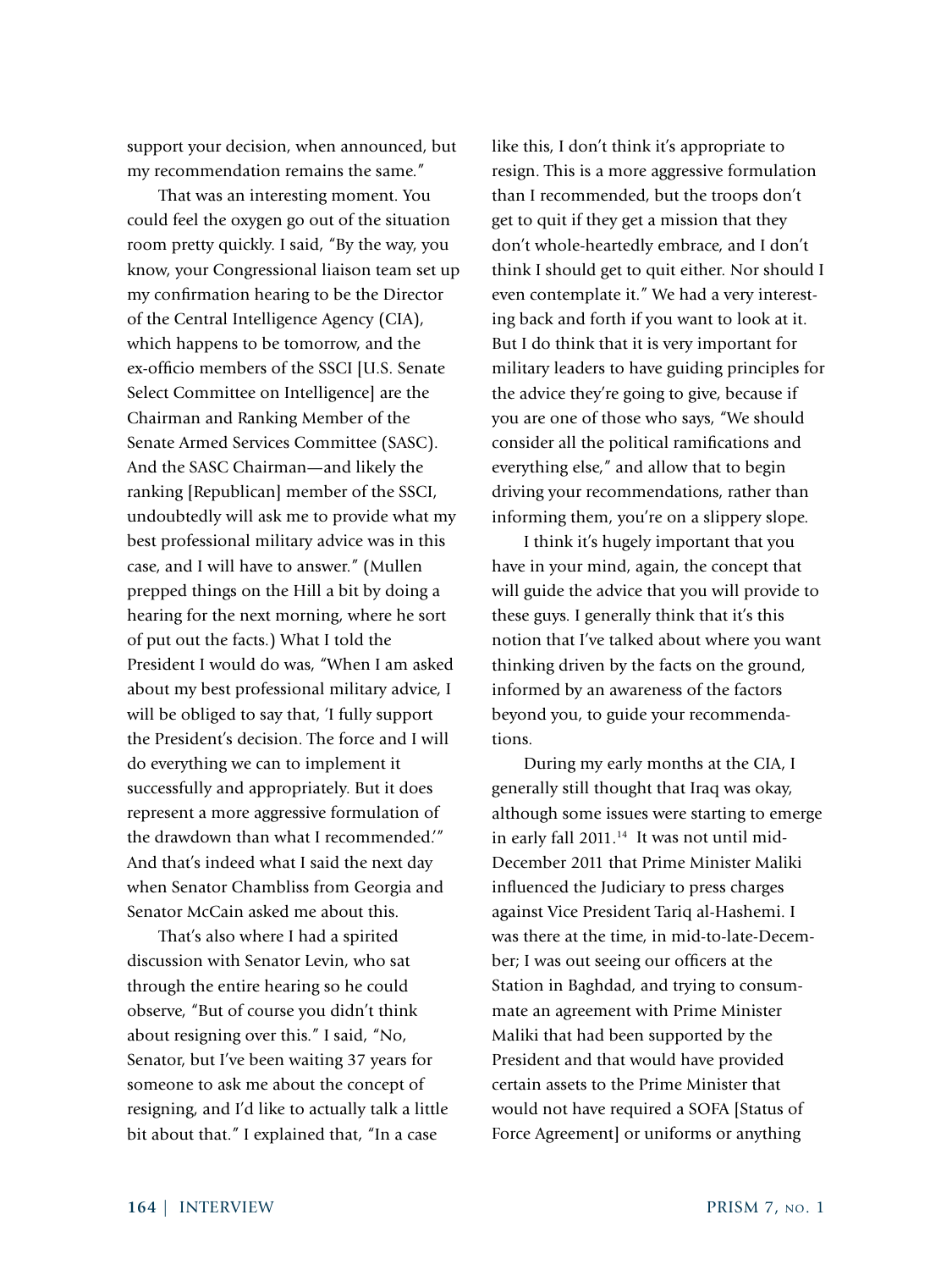else. It would have been very helpful, but it never materialized. It was slow-rolled by Maliki for fear that people would find out he still needed help from the Americans despite all of his pronouncements about Iraq being on its own two feet.

We then saw the beginnings of his policy to play to the Shia base (in advance of parliamentary elections) by taking action against the senior Sunni political leaders, thus consolidating his power with the Shia base. That then unhinged Iraq—that story, tragically, is known. Beyond that, Maliki replaced good commanders with sectarian loyalists, many of whom I had insisted be fired and put on the sidelines during the Surge before we would reconstitute their units. All of the police special operations division leaders—the three-star, both two-stars, and every brigadier—were replaced before we agreed to reconstitute the force. Many of these guys reappeared in late 2011 and early 2012, and they replaced good, competent Iraqi leaders, Shia as well as Sunni, with whom we had fought side-byside, and who ultimately ended up in the United States or Europe. And then on top of that, he inserted the office of the Commander in Chief into the chain of command in a way that almost rendered it dysfunctional.

What Iraq most needed in the face of the Islamic State in Iraq and Syria (ISIS) was a chain of command that could respond rapidly with orders to counter the ISIS offensive; however, what we had instead was one that was just not functioning. Tragically, the initial unit did fight for 24 hours or so, but ultimately when the troops saw the commander fly off to a "meeting with higher headquarters," they decided to follow him

out the back door. Then it became infectious, and we saw the collapse of the Iraqi Army in northern Iraq, having not done all that well in Anbar either.

Prior to that, we also saw Maliki's forces violently putting down Sunni Arab peaceful protests and using the judiciary to go after their opponents. So the Sunni Arab community was once again alienated and feeling that they needed to oppose the new Iraq, rather than to continue to support it. Maliki's highly inflammatory sectarian activities enabled the resistance, almost similar to what happened to the CPA when it alienated so many Iraqis as well. Maliki was fostering the establishment of fertile ground for the planting of the seeds of extremism, not unlike what CPA did with its catastrophic decisions to disband the army and the Ba'ath Party. We had to invest an enormous amount to overcome that; and contemporary Iraq has had to do likewise, with considerable support from U.S. advisors, trainers, and enablers in intelligence, surveillance, and reconnaissance; precision strike; and fusion of intelligence.

*One former senior official said that the real problem with Iraq was not that we didn't leave enough forces. The real problem was that people stopped watching those details you just mentioned—we took our eye off the ball.* 

**GEN Petraeus**: I am not sure I buy that totally, as I think we saw the threat of ISIS gathering; however, it is accurate to observe that there was much less attention to and emphasis on Iraq—vastly less, e.g. than the attention given to it during the final years of the Bush Administration. I did observe in an interview the other day that I would have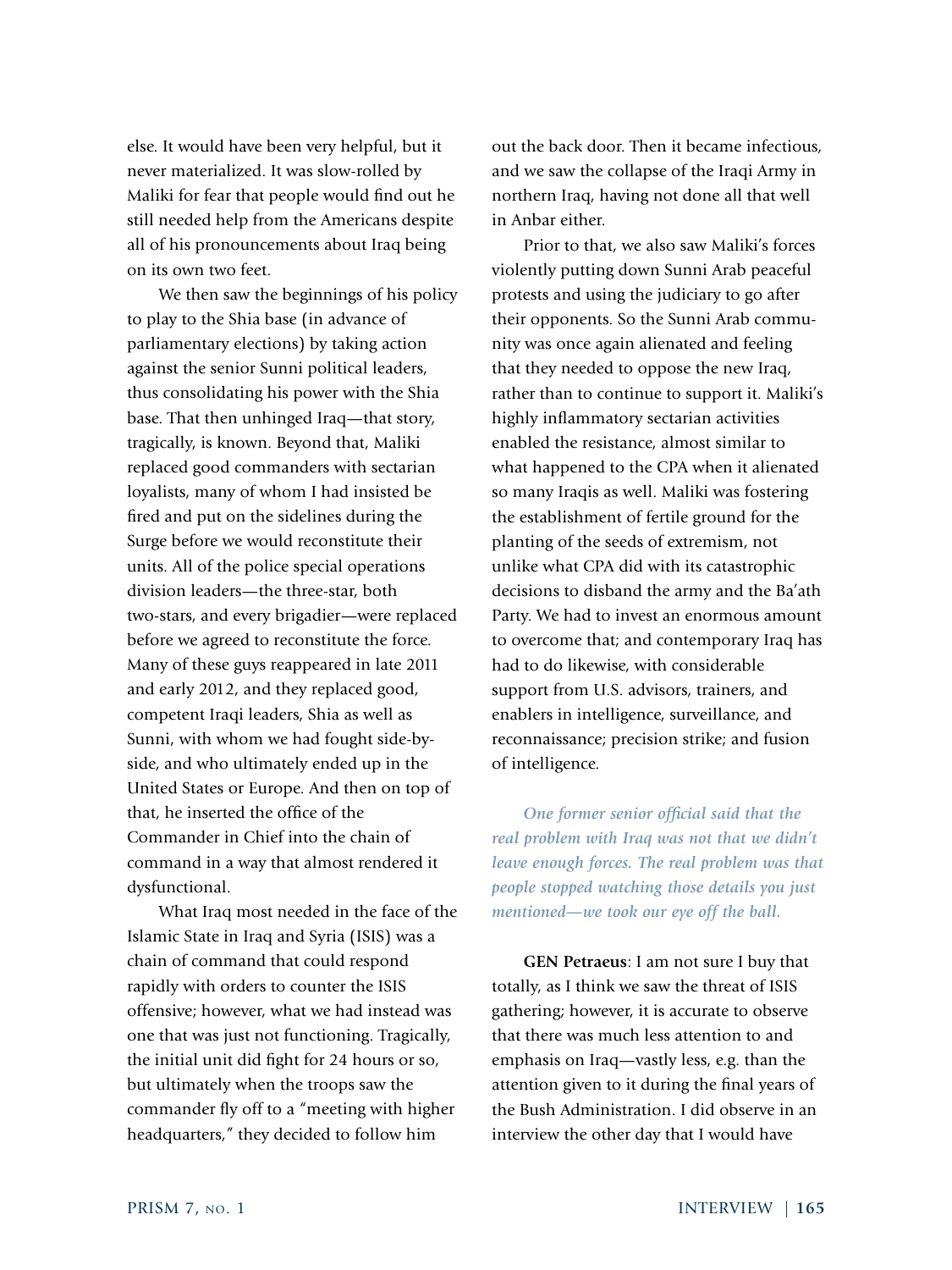liked to have seen 10,000 troops left behind to test the proposition that the troops would have given us influence to keep Malaki from taking the actions he took, though I'm not absolutely certain that numbers of troops would have provided that. But what was cut out of the interview was that I was confident that 10,000 troops would have enabled us to much more rapidly help the Iraqi forces launch counteroffensive operations against ISIS. But, at the end of the day, this was about influencing Maliki, and I am not at all certain that he could have been influenced.

The bigger issues comes back to, "Should we have allowed Maliki to be the Prime Minister in the 2010 election when he finished one delegate behind the Allawi collation?"—and that is a very, very tough question to answer. Even Ambassador Jim Jeffries—no Maliki fan—has explained how it was inevitable that Maliki would again be Prime Minister.

*I remember you and I once talked generals and statesmen—particularly the narrow view which has strong support in the United States—that the military should give advice, shut up, and salute.* 

**GEN Petraeus**: As a practitioner, I think the Commander of the MNF–I, or the Commander of ISAF in Afghanistan, has to have the skills to be both a statesman and general. As a commander, he has to be a warfighter. He has to have confidence in that—you cannot do that as on the job training. The truth is, at a certain point, there are only a handful of officers who have the attributes and experience for something like this. Having said that, there is no question that the individual also has to have skills of a statesman. After all, the general has to understand his role, the Ambassador's, and the roles of all of the different civilians he will encounter.

The Commander has to focus on providing military advice based on the facts on the ground, as I have discussed, and informed by an awareness of the realities with which the President has to deal. But again, driven by the facts on the ground and his understanding of the mission and the troops available—the usual factors. If one allows political considerations to drive a recommendation, I think you erode the integrity of your military advice. What the President wants is military advice; he can do the political analysis. And I say this having been the only general who commanded two wars and then was the Combatant Commander who had those two wars under his command.

#### *The War on Terror, how will it end?*

**GEN Petraeus**: The big idea here is that the War on Terror is not going to end with a bang. What will happen is what happened during the Surge, about a year or so in, where one day the nightly news in the United States said "the news today from Iraq is that there is no news." Gradually more days of no news will follow.

*I think one of the lines we may have to use is that war is not a problem to be solved but more a condition to be endured and managed, because at the root of what we are all involved in is a tremendous war inside the Islamic peoples.*